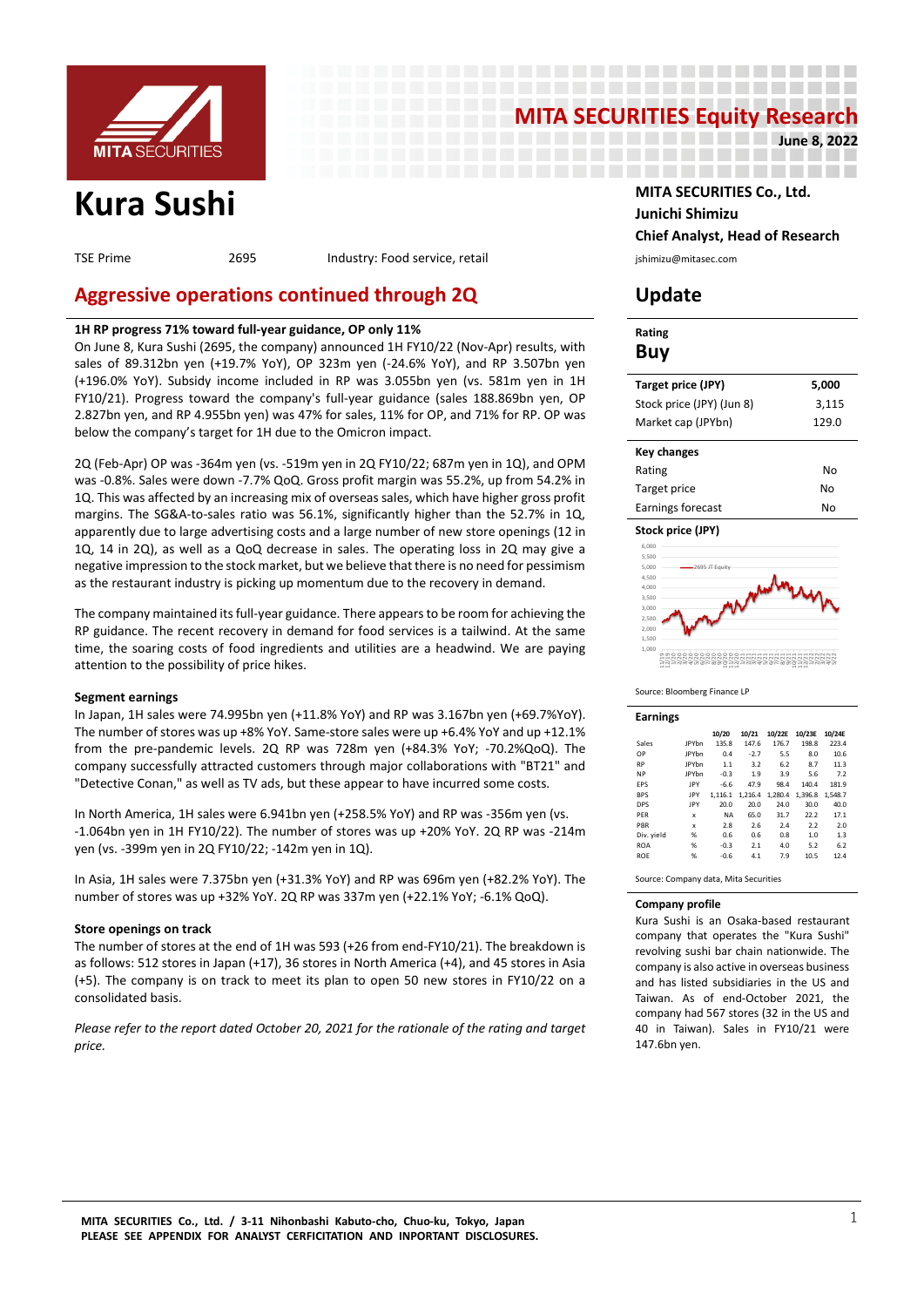## **Quarterly results for Kura Sushi**



Source: Company data, Mita Securities Source: Company data, Mita Securities Source: Company data, Mita Securities

#### **Monthly data for Kura Sushi**





Source: Company data, Mita Securities Source: Company data, Mita Securities Source: Company data, Mita Securities

## **Figure: Same-store average check (%) Figure: Number of stores**





#### **Figure: Same-store sales (%) Figure: Same-store guest count (%)**





Source: Company data, Mita Securities Source: Company data, Mita Securities Source: Company data, Mita Securities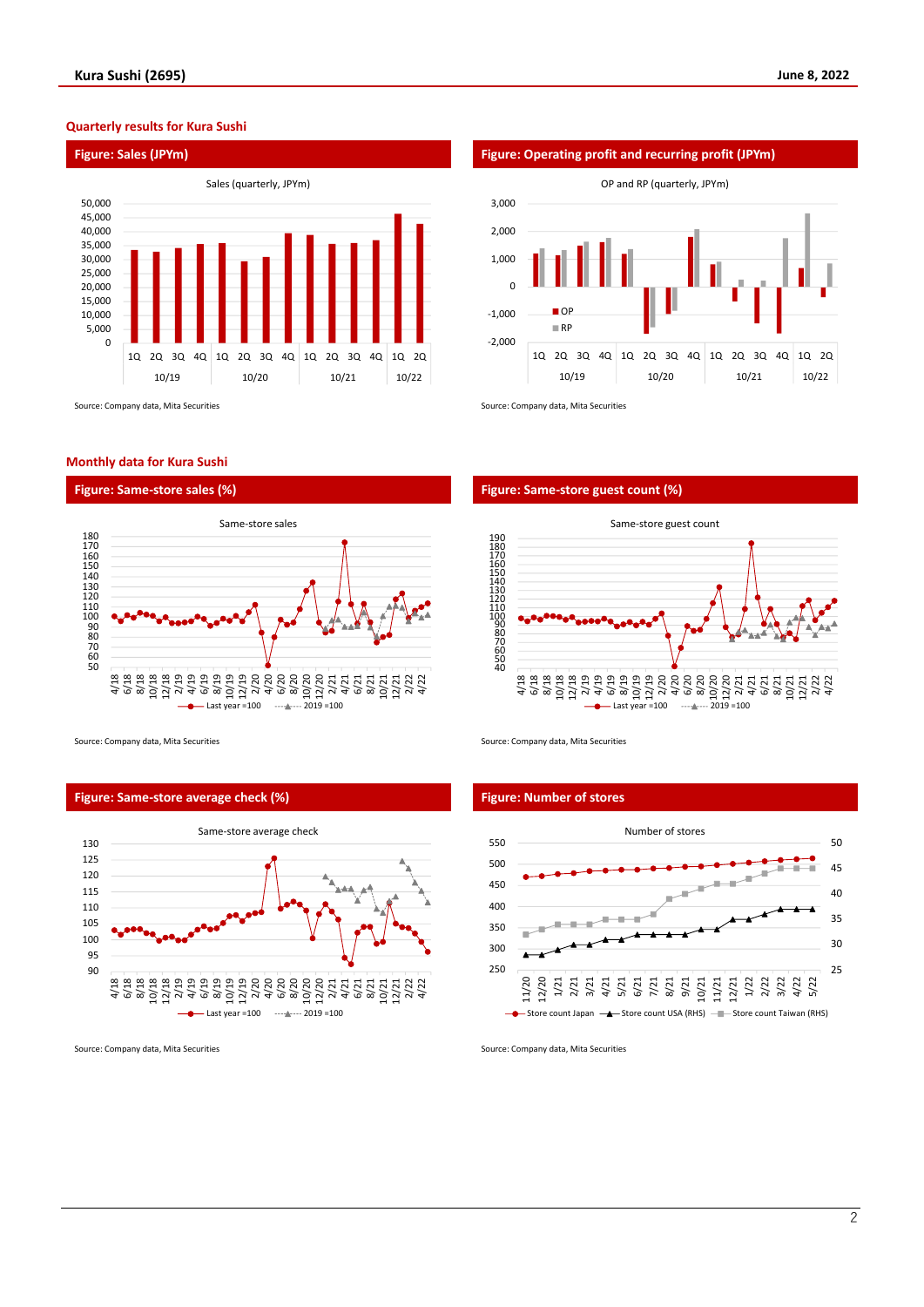# **Monthly data for food service companies**

# **Figure: Monthly data for food service companies**

|                    |            | Companies coverd by Mita Securities     |                              |       |       |       |       |       |       |       |       |       |               |               |                      |               |                |                            |               |               |               |                            |               |               |               |                     |               |                |               |
|--------------------|------------|-----------------------------------------|------------------------------|-------|-------|-------|-------|-------|-------|-------|-------|-------|---------------|---------------|----------------------|---------------|----------------|----------------------------|---------------|---------------|---------------|----------------------------|---------------|---------------|---------------|---------------------|---------------|----------------|---------------|
| Ticker             |            | Company name                            |                              | 4/20  | 5/20  | 6/20  | 7/20  | 8/20  | 9/20  | 10/20 | 11/20 | 12/20 | 1/21          | 2/21          | 3/21                 | 4/21          | 5/21           | 6/21                       | 7/21          | 8/21          | 9/21          | 10/21                      | 11/21         | 12/21         | 1/22          | 2/22                | 3/22          | 4/22           | 5/22          |
| 2695               | Kura Sushi |                                         | vs. prev yr                  | 51.9  | 80.0  | 97.4  | 92.3  | 94.6  | 107.9 | 126.1 | 134.4 | 94.6  | 84.5          | 86.2          | 115.4                | 174.2         | 112.7          | 93.5                       | 113.1         | 94.8          | 74.8          | 80.1                       | 82.2          | 117.6         | 123.5         | 99.1                | 106.3         | 110.0          | 113.6         |
|                    |            |                                         | s. pre-COVID                 |       |       |       |       |       |       |       |       |       | 88.6          | 96.7          | 97.5                 | 90.4          | 90.2           | 91.1                       | 104.4         | 89.7          | 80.7          | 101.0                      | 110.5         | 111.2         | 109.4         | 95.8                | 103.7         | 99.5           | 102.4         |
| 3097               |            | Monogatari Corporation                  | vs. prev vr                  | 13.8  | 48.6  | 96.1  | 104.0 | 92.2  | 97.3  | 109.3 | 114.0 | 93.9  | 77.1          | 68.2          | 86.9                 | 600.4         | 160.4          | 76.9                       | 91.7          | 81.6          | 80.8          | 102.6                      | 95.2          | 113.9         | 125.0         | 102.9               | 108.1         | 123.9          |               |
|                    |            |                                         | vs. pre-COVID                |       |       |       |       |       |       |       |       |       | 81.2          | 85.7          | 84.5                 | 82.9          | 78.0           | 73.9                       | 95.4          | 75.2          | 78.6          | 112.1                      | 108.5         | 107.0         | 101.5         | 88.2                | 91.3          | 102.7          |               |
|                    |            | Yakiniku division                       | vs. prev vi                  | 14.9  | 50.3  | 103.3 | 111.5 | 97.6  | 101.6 | 116.7 | 123.3 | 99.2  | 80.1          | 66.8          | 84.7                 | 577.0         | 163.1          | 74.0                       | 91.5          | 84.8          | 90.3          | 108.6                      | 97.0          | 118.7         | 129.9         | 103.6               | 109.4         | 124.8          |               |
|                    |            |                                         | vs. pre-COVID                |       |       |       |       |       |       |       |       |       | 85.2          | 91.9          | 87.8                 | 86.0          | 82.0           | 76.4                       | 102.0         | 82.8          | 91.7          | 126.7                      | 119.6         | 117.8         | 110.7         | 95.2                | 96.1          | 107.3          |               |
|                    |            | Ramen division                          | vs. prev vi                  | 14.3  | 54.1  | 90.8  | 93.7  | 88.3  | 94.5  | 99.7  | 96.7  | 91.6  | 82.2          | 76.4          | 87.9                 | 546.9         | 148.9          | 82.9                       | 95.4          | 82.1          | 76.3          | 96.1                       | 100.0         | 111.3         | 115.2         | 113.8               | 112.6         | 123.2          |               |
|                    |            |                                         | vs. pre-COVID                |       |       |       |       |       |       |       |       |       | 86.0          | 82.3          | 79.5                 | 78.2          | 80.6           | 75.3                       | 89.4          | 72.5          | 72.1          | 95.8                       | 96.7          | 102.0         | 99.1          | 93.6                | 89.6          | 96.4           |               |
|                    |            | Yuzuan division                         | vs. prev y                   | 10.9  | 42.6  | 83.7  | 96.1  | 84.9  | 91.0  | 101.2 | 106.6 | 89.4  | 71.1          | 69.1          | 94.3                 | 697.3         | 162.7          | 81.6                       | 90.7          | 71.4          | 65.8          | 94.3                       | 85.6          | 100.4         | 116.8         | 90.4                | 101.6         | 120.0          |               |
|                    |            |                                         | vs. pre-COVID                |       |       |       |       |       |       |       |       |       | 73.7          | 74.4          | 79.9                 | 76.0          | 69.3           | 68.3                       | 87.2          | 60.6          | 59.9          | 95.4                       | 91.2          | 89.8          | 86.0          | 67.2                | 81.2          | 91.2           |               |
| 3193               |            | Torikizoku HD                           | vs. prev yr                  | 3.9   | 12.1  | 73.2  | 76.8  | 59.1  | 77.2  | 93.1  | 81.3  | 51.9  | 28.1          | 32.7          | 55.4                 | 948.7         | 41.5           | 18.0                       | 38.9          | 16.6          | 8.8           | 66.7                       | 92.7          | 155.0         | 200.1         | 112.8               | 126.7         | 208.7          | 1,648.4       |
| 3197               |            |                                         | vs. pre-COVID<br>vs. prev y  | 41.8  | 52.2  | 69.4  | 73.6  | 73.2  | 78.3  | 88.4  | 85.1  | 78.1  | 30.2<br>66.5  | 34.7<br>70.9  | 46.5<br>93.7         | 37.0<br>164.6 | 5.0<br>128.6   | 13.2<br>92.5               | 29.9<br>100.3 | 9.8<br>83.3   | 6.8<br>79.4   | 62.1<br>92.9               | 75.4<br>95.3  | 80.4<br>114.4 | 60.4<br>115.8 | 39.1<br>93.0        | 58.9<br>99.0  | 77.2<br>110.6  | 83.2<br>122.0 |
|                    |            | Skylark HD                              |                              |       |       |       |       |       |       |       |       |       |               |               |                      |               |                |                            |               |               |               |                            |               |               |               |                     |               |                | 81.7          |
| 3543               |            | Komeda HD                               | vs. pre-COVID<br>vs. prev vi | 53.1  | 71.3  | 85.5  | 89.9  | 92.5  | 101.0 | 101.6 | 96.0  | 95.2  | 65.3<br>89.2  | 70.7<br>93.8  | 70.9<br>109.5        | 70.0<br>188.1 | 67.1<br>134.0  | 64.7<br>108.2              | 74.7<br>119.7 | 61.5<br>98.7  | 62.5<br>89.6  | 82.5<br>104.0              | 81.0<br>105.9 | 89.8<br>107.6 | 75.5<br>109.4 | 65.7<br>97.2        | 71.0<br>103.0 | 77.4<br>103.7  |               |
|                    |            |                                         | vs. pre-COVID                |       |       |       |       |       |       |       |       |       | 90.8          | 105.9         | 99.0                 | 99.9          | 95.6           | 92.8                       | 107.9         | 91.6          | 90.7          | 105.8                      | 101.8         | 102.6         | 99.3          | 102.9               | 102.2         | 103.6          |               |
| 9936               |            | Ohsho Food Service                      | vs. prev yr                  | 78.3  | 88.2  | 93.5  | 93.9  | 95.8  | 94.6  | 100.7 | 97.5  | 96.1  | 88.8          | 89.5          | 95.8                 | 121.2         | 103.7          | 102.4                      | 104.6         | 91.4          | 90.6          | 101.9                      | 100.6         | 105.4         | 107.2         | 108.5               | 105.8         | 106.0          | 117.6         |
|                    |            |                                         | vs. pre-COVID                |       |       |       |       |       |       |       |       |       | 97.6          | 99.6          | 92.5                 | 94.9          | 91.5           | 95.7                       | 98.2          | 87.6          | 85.7          | 102.6                      | 98.1          | 101.3         | 104.6         | 108.1               | 97.9          | 100.6          | 107.6         |
|                    |            |                                         |                              |       |       |       |       |       |       |       |       |       |               |               |                      |               |                |                            |               |               |               |                            |               |               |               |                     |               |                |               |
|                    |            | Companies not coverd by Mita Securities |                              |       |       |       |       |       |       |       |       |       |               |               |                      |               |                |                            |               |               |               |                            |               |               |               |                     |               |                |               |
| Ticker             |            | Company name                            |                              | 4/20  | 5/20  | 6/20  | 7/20  | 8/20  | 9/20  | 10/20 | 11/20 | 12/20 | 1/21          | 2/21          | 3/21                 | 4/21          | 5/21           | 6/21                       | 7/21          | 8/21          | 9/21          | 10/21                      | 11/21         | 12/21         | 1/22          | 2/22                | 3/22          | 4/22           | 5/22          |
| 2702               |            | McDonald's HD Japan                     | vs. prev yr                  | 106.5 | 115.2 | 96.8  | 101.0 | 112.4 | 106.3 | 110.7 | 109.6 | 107.2 | 118.7         | 101.0         | 107.5                | 109.2         | 105.7          | 114.7                      | 121.0         | 105.3         | 114.7         | 113.4                      | 105.4         | 102.4         | 101.2         | 115.3               | 112.6         | 111.3          | 105.1         |
|                    |            |                                         | s. pre-COVID                 |       |       |       |       |       |       |       |       |       | 121.8         | 115.8         | 107.4                | 116.3         | 121.8          | 111.0                      | 122.2         | 118.4         | 1219          | 125.5                      | 115.5         | 109.8         | 123.2         | 133.6               | 120.9         | 129.4          | 128.0         |
| 3053               |            | Pepper Food Service                     | vs. prev vr                  | 37.4  | 49.4  | 57.6  | 64.0  | 62.0  | 67.1  | 74.6  | 71.1  | 67.6  | 64.6          | 71.5          | 86.9                 | 144.7         | 157.4          | 80.5                       | 81.2          | 79.9          | 76.3          | 84.3                       | 98.2          | 104.4         | 106.3         | 92.1                | 95.5          | 102.1          |               |
|                    |            | (Ikinari! Steak)                        | vs. pre-COVID                |       |       |       |       |       |       |       |       |       | 43.0          | 43.8          | 44.4                 | 54.1          | 77.8           | 46.4                       | 52.0          | 49.5          | 51.2          | 62.9                       | 69.8          | 70.6          | 45.7          | 40.4                | 42.4          | 55.3           |               |
| 3085               |            | Arcland Service HD                      | s. prev yr                   | 89.6  | 97.7  | 96.4  | 106.9 | 103.2 | 94.7  | 101.7 | 104.7 | 100.6 | 100.2         | 99.0          | 100.9                | 114.1         | 104.8          | 101.2                      | 106.8         | 95.2          | 99.8          | 102.7                      | 103.4         | 104.2         | 105.8         | 101.9               | 110.4         | 101.7          | 111.3         |
|                    | (Katsuya)  |                                         | vs. pre-COVID                |       |       |       |       |       |       |       |       |       | 104.5         | 105.2         | 95.5                 | 102.2         | 102.4          | 97.6                       | 114.2         | 98.2          | 94.5          | 104.4                      | 108.3         | 104.8         | 110.6         | 107.2               | 105.4         | 104.0          | 114.0         |
| 3087               |            | Doutor Nichires HD                      | vs. prev vi                  | 35.9  | 36.5  | 67.0  | 68.8  | 69.3  | 71.8  | 79.6  | 76.2  | 77.2  | 68.4          | 73.5          | 97.4                 | 204.6         | 192.3          | 113.5                      | 112.8         | 96.3          | 95.9          | 102.0                      | 109.2         | 110.6         | 117.6         | 103.6               | 105.8         | 108.2          |               |
|                    |            | Doutor Coffee Shop)                     | s. pre-COVID                 |       |       |       |       |       |       |       |       |       | 68.8          | 70.7          | 75.9                 | 73.5          | 70.7           | 76.2                       | 77.9          | 67.0          | 69.1          | 81.4                       | 83.5          | 85.7          | 80.9          | 73.3                | 80.3          | 79.5           |               |
| 3397               |            | Toridoll HD                             | vs. prev y                   | 50.0  | 63.2  | 83.6  | 85.5  | 88.4  | 86.2  | 94.6  | 93.4  | 87.0  | 79.1          | 78.4          | 99.5                 | 184.8         | 147.6          | 108.3                      | 113.5         | 94.5          | 103.2         | 101.9                      | 101.7         | 106.2         | 113.3         | 104.0               | 109.4         | 119.7          | 137.7         |
|                    |            |                                         | s. pre-COVID                 |       |       |       |       |       |       |       |       |       | 84.2          | 85.4          | 84.3                 | 92.4          | 93.3           | 90.5                       | 97.0          | 83.5          | 89.0          | 96.4                       | 95.0          | 92.4          | 95.4          | 88.8                | 92.2          | 110.6          | 128.5         |
|                    |            | Marugame Seimen                         | vs. prev vr                  | 50.3  | 63.6  | 85.2  | 86.2  | 90.0  | 86.5  | 94.4  | 83.8  | 88.0  | 78.0          | 82.0          | 99.5                 | 184.0         | 147.9          | 109.1                      | 115.4         | 94.7          | 105.6         | 102.4                      | 101.4         | 104.8         | 112.0         | 104.1               | 110.4         | 105.6          | 114.5         |
|                    |            |                                         | vs. pre-COVID                |       |       |       |       |       |       |       |       |       | 84.3          | 90.2          | 86.1                 | 92.6          | 94.1           | 93.0                       | 99.5          | 85.2          | 91.3          | 96.7                       | 85.0          | 92.2          | 94.4          | 93.9                | 95.0          | 97.7           | 107.7         |
| 3563               |            | Food & Life Companies                   | vs. prev y                   | 55.6  | 81.4  | 97.9  | 96.5  | 87.7  | 97.1  | 104.3 | 94.7  | 98.7  | 95.1          | 99.9          | 120.0                | 178.0         | 112.6          | 95.3                       | 103.5         | 96.4          | 90.0          | 94.0                       | 96.3          | 100.1         | 96.0          | 93.6                | 93.5          | 105.3          | 107.8         |
|                    | (Sushiro)  |                                         | vs. pre-COVID                |       |       |       |       |       |       |       |       |       | 101.8         | 111.9         | 103.6                | 99.0          | 91.7           | 93.3                       | 99.9          | 84.5          | 87.4          | 98.0                       | 91.2          | 98.8          | 97.7          | 104.7               | 96.8          | 104.2          | 98.8          |
| 7550               |            | Zensho HD                               | vs. prev yr                  | 88.1  | 90.8  | 91.3  | 102.7 | 98.8  | 98.4  | 104.9 | 100.5 | 101.3 | 99.8          | 92.1          | 104.6                | 114.2         | 118.1          | 108.9                      | 108.7         | 100.5         | 103.0         | 105.4                      | 104.6         | 118.2         | 110.9         | 111.4               | 111.4         | 108.3          | 106.3         |
|                    | Sukival    |                                         | vs. pre-COVID                |       |       |       |       |       |       |       |       |       | 101.7         | 101.3         | 96.4                 | 100.6         | 107.2          | 99.4                       | 111.6         | 99.3          | 101.4         | 110.6                      | 105.1         | 119.7         | 112.8         | 112.9               | 107.4         | 109.0          | 114.0         |
| 7581               | Saizeriya  |                                         | vs. prev vi                  | 38.6  | 47.8  | 66.5  | 72.9  | 71.5  | 77.3  | 90.1  | 84.0  | 75.2  | 62.0          | 67.1          | 91.3                 | 192.3         | 139.7          | 98.9                       | 101.1         | 83.4          | 76.7          | 98.7                       | 104.6         | 115.8         | 125.3         | 109.1               | 117.0         | 124.4          | 138.8         |
|                    |            |                                         | vs. pre-COVID                |       |       |       |       |       |       |       |       |       | 65.2          | 71.5          | 71.7                 | 74.2          | 66.8           | 65.8                       | 73.7          | 59.6          | 59.3          | 88.9                       | 87.9          | 87.1          | 81.6          | 78.0                | 83.9          | 92.3           | 92.7          |
| 7611               |            | Hiday Hidaka                            | vs. prev vr                  | 49.3  | 48.0  | 65.8  | 73.9  | 75.7  | 80.7  | 87.0  | 82.3  | 77.9  | 55.7          | 54.3          | 70.5                 | 118.3         | 99.3           | 78.9                       | 74.2          | 62.6          | 62.2          | 81.6                       | 95.4          | 103.5         | 129.2         | 110.2               | 118.1         | 132.8          | 171.8         |
|                    |            |                                         | vs. pre-COVID                |       |       |       |       |       |       |       |       |       | 56.1          | 56.9          | 57.8                 | 58.3          | 47.7           | 51.9                       | 54.8          | 47.4          | 50.2          | 71.0                       | 78.5          | 80.6          | 72.5          | 62.7                | 68.3          | 77.5           | 81.9          |
| 7630               |            | Ichibanya                               | vs. prev yr                  | 74.0  | 79.5  | 85.1  | 89.3  | 91.4  | 89.2  | 96.2  | 89.8  | 91.0  | 84.2          | 80.9          | 91.3                 | 118.7         | 110.0          | 95.8                       | 96.0          | 89.0          | 88.8          | 95.5                       | 97.4          | 103.3         | 106.7         | 96.6                | 99.5          | 99.0           | 103.9         |
| 8153               |            |                                         | vs. pre-COVID                |       |       |       |       |       |       | 107.7 |       |       | 84.5<br>108.9 | 82.9<br>110.0 | 82.4                 | 87.8          | 87.5           | 81.5                       | 85.7          | 81.3<br>111.5 | 79.2<br>117.3 | 91.9                       | 87.5          | 94.0          | 90.1<br>113.7 | 80.1                | 81.9          | 87.0           | 90.9          |
|                    |            | Mos Food Services                       | vs. prev vi                  | 103.7 | 112.2 | 106.2 | 106.6 | 102.9 | 100.3 |       | 123.5 | 114.2 | 118.4         | 127.5         | 109.3<br>110.3 116.8 | 112.6         | 120.5<br>135.2 | 111.0<br>117.9 120.9 114.7 | 113.4         |               | 117.7         | 115.1<br>124.0 120.4 112.5 | 97.5          | 98.5          | 134.6         | 97.6<br>124.4 111.9 | 101.5         | 107.4<br>125.4 | 94.0          |
| 8179               | Royal HD   |                                         | vs. pre-COVID                |       |       |       |       |       |       |       |       |       |               |               |                      |               |                |                            |               |               |               |                            |               |               |               |                     |               |                | 127.1         |
|                    |            |                                         | vs. prev yr                  | 42.1  | 54.2  | 78.2  | 86.1  | 81.2  | 83.5  | 95.3  | 90.8  | 79.8  | 69.5          | 76.4          | 103.2                | 191.6         | 148.8          | 99.7                       | 97.2          | 85.9          | 85.1          | 100.2                      | 105.9         | 118.0         | 140.6         | 104.9               | 110.0         | 119.5          | 131.3         |
|                    |            | Royal Host                              |                              |       |       |       |       |       |       |       |       |       | 72.1          | 79.4          | 82.3                 | 80.7          | 80.6           | 78.0                       | 83.7          | 69.8          | 71.1          | 95.5                       | 96.2          | 94.2          | 101.4         | 83.3                | 90.5          | 96.4           | 105.9         |
|                    |            | Tendon Tenya                            | s. pre-COVID<br>vs. prev vi  | 58.1  | 63.6  | 80.1  | 81.6  | 86.4  | 83.6  | 92.0  | 88.6  | 84.1  | 89.3          | 96.6          | 108.7                | 157.6         | 147.7          | 110.1                      | 114.1         | 104.5         | 107.7         | 108.7                      | 112.3         | 111.3         | 111.3         | 100.9               | 107.9         | 102.5          | 110.2         |
|                    |            |                                         | s. pre-COVID                 |       |       |       |       |       |       |       |       |       | 85.6          | 94.9          | 86.0                 | 91.6          | 93.9           | 88.2                       | 93.1          | 90.3          | 90.0          | 100.0                      | 99.5          | 93.6          | 95.3          | 95.7                | 92.8          | 93.9           | 103.5         |
| 8200               |            | <b>Ringer Hut</b>                       | vs. prev y                   | 42.6  | 51.3  | 70.9  | 74.9  | 73.3  | 76.9  | 87.2  | 84.7  | 79.5  | 69.2          | 76.3          | 96.2                 | 173.4         | 136.2          | 101.6                      | 107.8         | 98.0          | 97.3          | 100.5                      | 103.7         | 109.0         | 114.5         | 98.8                | 106.0         | 108.5          | 123.9         |
|                    |            |                                         | vs. pre-COVID                |       |       |       |       |       |       |       |       |       | 67.9          | 74.4          | 72.0                 | 73.9          | 69.9           | 72.0                       | 80.7          | 71.8          | 74.8          | 87.6                       | 87.8          | 86.7          | 77.7          | 73.5                | 76.3          | 80.1           | 86.6          |
| 9861               |            | Yoshinoya HD                            | vs. prev vr                  | 96.0  | 92.7  | 87.7  | 943   | 83.2  | 90.9  | 100.4 | 93.4  | 89.6  | 91.9          | 81.4          | 89.5                 | 89.9          | 99.4           | 99.6                       | 95.9          | 107.3         | 102.2         | 98.7                       | 108.7         | 107.4         | 104.0         | 106.1               | 111.9         | 111.6          | 109.8         |
|                    |            | Yoshinova                               | vs. pre-COVID                |       |       |       |       |       |       |       |       |       | 100.6         | 79.7          | 87.9                 | 86.3          | 92.1           | 87.3                       | 90.4          | 89.3          | 92.9          | 99.1                       | 101.5         | 96.2          | 104.7         | 84.6                | 98.3          | 96.3           | 101.2         |
| 9887               |            | Matsuya Foods HD                        | vs. prev v                   | 77.8  | 77.8  | 83.3  | 88.4  | 87.6  | 85.3  | 97.1  | 91.1  | 91.0  | 84.9          | 81.0          | 91.6                 | 108.9         | 112.2          | 98.8                       | 95.5          | 96.1          | 93.0          | 89.7                       | 99.1          | 96.5          | 100.2         | 96.8                | 101.8         | 105.6          | 107.6         |
|                    | (Matsuya)  |                                         | vs. pre-COVID                |       |       |       |       |       |       |       |       |       | 90.3          | 93.6          | 86.8                 | 84.7          | 87.3           | 82.3                       | 84.4          | 84.2          | 79.3          | 87.1                       | 90.3          | 87.8          | 90.5          | 90.6                | 88.4          | 89.5           | 93.9          |
|                    |            |                                         |                              |       |       |       |       |       |       |       |       |       |               |               |                      |               |                |                            |               |               |               |                            |               |               |               |                     |               |                |               |
|                    |            | Average for the above companies         |                              |       |       |       |       |       |       |       |       |       |               |               |                      |               |                |                            |               |               |               |                            |               |               |               |                     |               |                |               |
|                    |            |                                         |                              | 4/20  | 5/20  | 6/20  | 7/20  | 8/20  | 9/20  | 10/20 | 11/20 | 12/20 | 1/21          | 2/21          | 3/21                 | 4/21          | 5/21           | 6/21                       | 7/21          | 8/21          | 9/21          | 10/21                      | 11/21         | 12/21         | 1/22          | 2/22                | 3/22          | 4/22           | 5/22          |
| Simple average for |            |                                         | vs. prev yr                  | 58.6  | 68.8  | 83.2  | 87.5  | 85.6  | 88.4  | 97.4  | 94.9  | 87.8  | 80.7          | 80.9          | 96.6                 | 205.0         | 124.2          | 95.8                       | 100.5         | 89.7          | 88.1          | 97.3                       | 100.7         | 110.2         | 117.2         | 102.6               | 107.3         | 115.0          |               |
| 21 companies       |            |                                         | vs. pre-COVID                |       |       |       |       |       |       |       |       |       | 82.7          | 85.8          | 83.4                 | 84.9          | 84.2           | 80.5                       | 88.8          | 78.4          | 78.8          | 95.0                       | 95.1          | 95.8          | 93.9          | 87.9                | 89.2          | 95.1           |               |

Source: Companies' data, Mita Securities Note: Pre-COVID is indexed with same month in 2019 as 100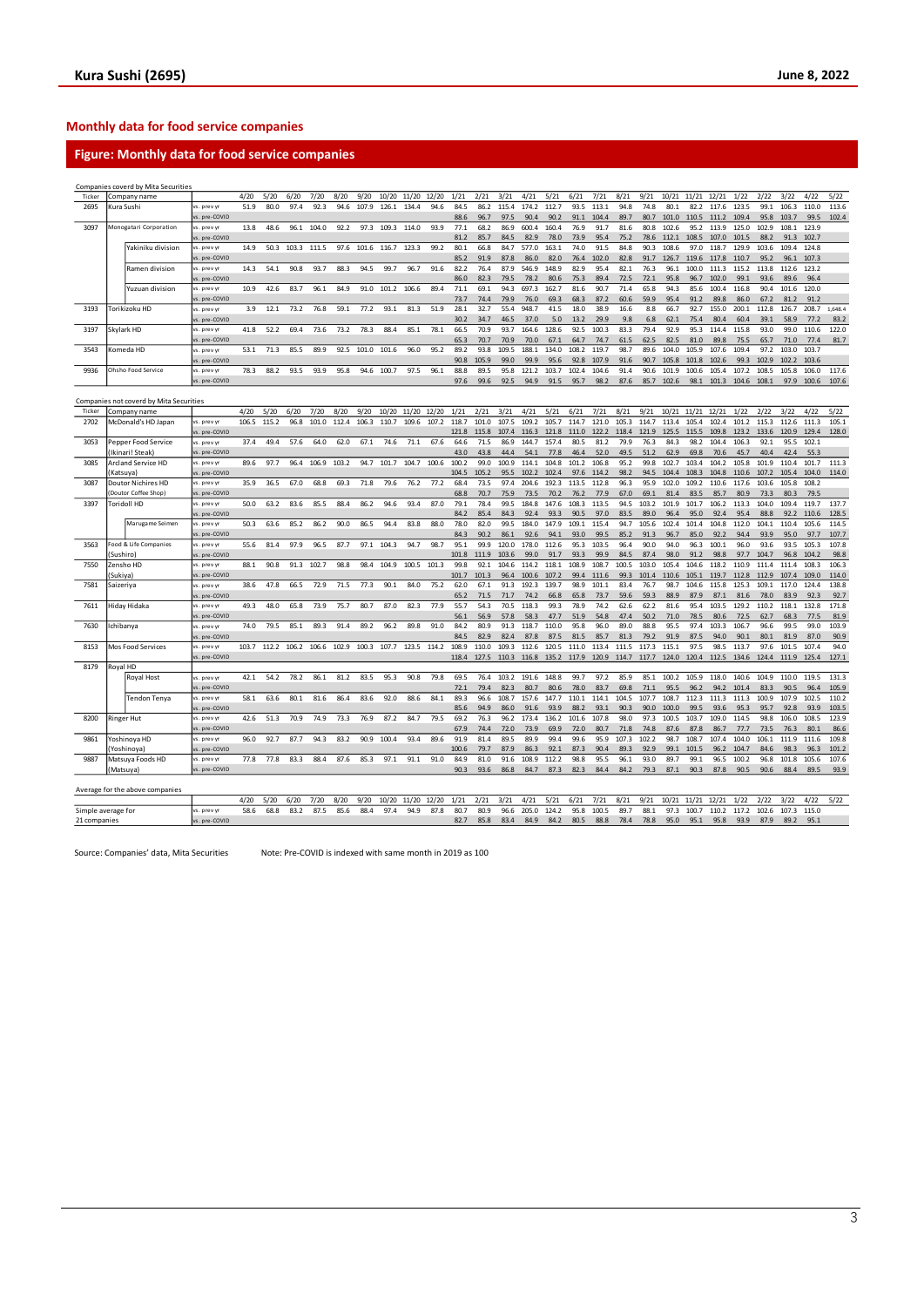# **Pre-tax profits for food service companies covered by Mita Securities**

### **Figure: Quarterly pre-tax profit for food service companies (JPYm)**



Monogatari Corporation (3097)











Torikizoku HD (3193)



Komeda HD (3543)



Source: Companies' data, Mita Securities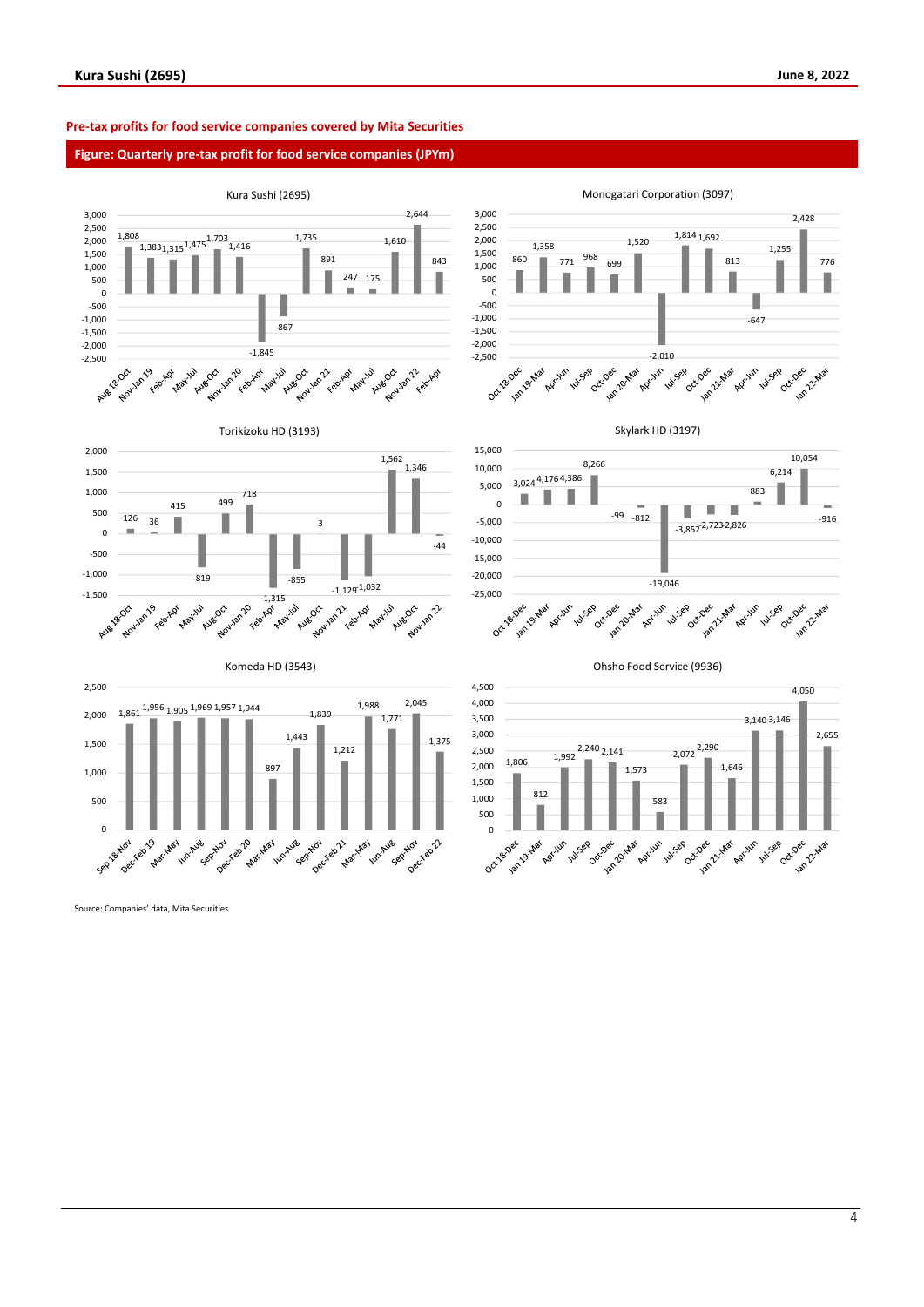# **Comparison of valuations with peers**

| Company name                                         | Ticker | PX<br>7-Jun | Mkt cap<br>JPYbn | Last       | Net D/E Sales YoY EBITDA Mgn<br>LTM | LTM        | <b>ROE</b><br>LTM | ROE<br>Cur E | <b>ROE</b><br>Nxt E | PER<br>LTM   | PER<br>Cur E | PER<br>Nxt E | PBR<br>Last | EV/EBITDA EV/Sales<br>Cur E | Cur E      | Div yield<br>Cur E | 1M<br>Chg  | 3M<br>Chg  | 1YR<br>Chg    |
|------------------------------------------------------|--------|-------------|------------------|------------|-------------------------------------|------------|-------------------|--------------|---------------------|--------------|--------------|--------------|-------------|-----------------------------|------------|--------------------|------------|------------|---------------|
| <b>KURA SUSHI INC</b>                                | 2695   | 3,045       | 126.1            | 0.1        | 11.8                                | 2.3        | 6.4               | 8.0          | 10.0                | 40.0         | 30.6         | 22.0         | 2.4         | 12.2                        | 0.7        | 0.7                | $-0.8$     | $-9.9$     | $-21.5$       |
| (TP 5,000 Buy)                                       |        |             |                  |            |                                     |            |                   |              |                     |              |              |              |             |                             |            |                    |            |            |               |
| MCDONALD'S HOLDINGS CO JAPAN                         | 2702   | 5,020       | 667.5            | $-0.3$     | 11.7                                | 13.9       | 13.1              | 11.0         | 10.6                | 27.5         | 29.3         | 27.5         | 3.5         | 12.0                        | 1.8        | 0.8                | $-1.6$     | 1.8        | 0.2           |
| OOTOYA HOLDINGS CO LTD                               | 2705   | 2,910       | 21.1             | $-0.6$     | 16.7                                | 9.2        | 207.2             | <b>NA</b>    | <b>NA</b>           | 11.7         | <b>NA</b>    | NA           | 62.1        | <b>NA</b>                   | <b>NA</b>  | NA                 | 2.5        | 0.9        | 3.1           |
| FUJIO FOOD GROUP INC                                 | 2752   | 1,388       | 62.2             | 1.7        | 0.7                                 | $-11.4$    | 8.6               | 15.9         | NA                  | 174.4        | 74.2         | 42.7         | 13.3        | <b>NA</b>                   | 2.2        | 0.0                | 3.4        | 9.8        | 0.2           |
| AMIYAKI TEI CO LTD                                   | 2753   | 2,945       | 20.2             | $-0.2$     | $-2.6$                              | $-13.9$    | 3.1               | 2.7          | NA                  | 32.1         | 36.7         | 20.4         | 1.0         | <b>NA</b>                   | 0.4        | 1.0                | 0.8        | 1.7        | 0.4           |
| <b>HIRAMATSUINC</b>                                  | 2764   | 203         | 15.2             | 1.7        | 47.2                                | $-17.8$    | $-57.6$           | <b>NA</b>    | NA                  | <b>NA</b>    | <b>NA</b>    | <b>NA</b>    | 2.7         | <b>NA</b>                   | <b>NA</b>  | NA                 | 4.6        | 5.7        | $-12.9$       |
| PEPPER FOOD SERVICE CO LTD                           | 3053   | 419         | 16.5             | $-0.1$     | NA                                  | $-9.2$     | 31.1              | <b>NA</b>    | NA                  | 22.4         | <b>NA</b>    | <b>NA</b>    | 5.2         | <b>NA</b>                   | <b>NA</b>  | NA                 | 12.9       | 25.1       | $-24.0$       |
| CHOUSHIMARU CO LTD                                   | 3075   | 1,107       | 16.1             | $-0.8$     | 0.7                                 | 9.9        | 13.8              | <b>NA</b>    | <b>NA</b>           | 15.0         | <b>NA</b>    | <b>NA</b>    | 1.9         | <b>NA</b>                   | <b>NA</b>  | 0.5                | $-4.2$     | $-0.4$     | $-0.2$        |
| ARCLAND SERVICE HOLDINGS CO                          | 3085   | 2,132       | 70.6             | $-0.7$     | 9.8                                 | 7.8        | 9.7               | 13.2         | 12.6                | 31.1         | 20.2         | 19.8         | 3.0         | 9.6                         | 1.2        | 1.4                | $-1.4$     | 0.4        | $-7.9$        |
| DOUTOR NICHIRES HOLDINGS CO                          | 3087   | 1,534       | 70.0             | $-0.3$     | 13.8                                | 6.7        | 1.3               | 0.9          | 2.1                 | 55.5         | 58.4         | 31.6         | 0.7         | 5.8                         | 0.3        | 1.7                | 1.9        | 0.7        | $-11.4$       |
| <b>BRONCO BILLY CO LTD</b>                           | 3091   | 2.483       | 37.4             | $-0.3$     | 6.5                                 | 15.3       | 6.0               | <b>NA</b>    | <b>NA</b>           | 35.8         | <b>NA</b>    | <b>NA</b>    | 2.1         | <b>NA</b>                   | <b>NA</b>  | 0.7                | 6.4        | 18.7       | 0.5           |
|                                                      | 3097   |             | 70.0             |            | 15.5                                |            | 12.8              |              |                     |              |              |              | 3.2         |                             |            | 1.2                |            |            |               |
| <b>MONOGATARI CORP</b>                               |        | 5,780       |                  | 0.1        |                                     | 11.6       |                   | 15.8         | 16.4                | 26.0         | 19.6         | 20.0         |             | 12.4                        | 1.0        |                    | 9.3        | 6.8        | $-17.5$       |
| (TP 9,100 Buy)                                       |        |             |                  |            |                                     |            |                   |              |                     |              |              |              |             |                             |            |                    |            |            |               |
| CHIMNEY CO LTD                                       | 3178   | 1.248       | 24.1             | 0.4        | $-23.6$                             | 5.6        | 21.4              | <b>NA</b>    | <b>NA</b>           | 19.6         | <b>NA</b>    | <b>NA</b>    | 3.7         | <b>NA</b>                   | <b>NA</b>  | <b>NA</b>          | 7.4        | 17.1       | $-9.1$        |
| <b>TORIKIZOKU HOLDINGS CO LTD</b><br>(TP 2,100 Hold) | 3193   | 1,980       | 23.0             | 0.6        | <b>NA</b>                           | <b>NA</b>  | <b>NA</b>         | 1.4          | 11.4                | <b>NA</b>    | 163.6        | 35.9         | 3.8         | <b>NA</b>                   | $1.1$      | 0.0                | 12.2       | 22.0       | 2.9           |
| HOTLAND CO LTD                                       | 3196   | 1,337       | 28.8             | 0.3        | 6.7                                 | 6.4        | 23.8              | 14.8         | NA                  | 14.6         | 21.1         | 22.0         | 31          | <b>NA</b>                   | 0.9        | 0.4                | $-2.4$     | 7.5        | $-4.5$        |
| <b>SKYLARK HOLDINGS CO LTD</b><br>(TP 1,600 Hold)    | 3197   | 1,606       | 365.4            | $1.1$      | 0.1                                 | 23.6       | 7.4               | 2.6          | 2.6                 | 35.4         | 82.8         | 76.9         | 2.2         | 7.7                         | 1.5        | 0.4                | 4.1        | 7.5        | 3.0           |
| SFP HOLDINGS CO LTD                                  | 3198   | 1,580       | 40.7             | $-0.4$     | $-40.3$                             | 26.4       | 15.1              | 13.1         | <b>NA</b>           | 23.3         | 22.6         | 29.1         | 3.3         | <b>NA</b>                   | 1.5        | 1.3                | 12.6       | 26.8       | 8.1           |
| CREATE RESTAURANTS HOLDINGS                          | 3387   | 939         | 199.8            | 2.1        | 5.2                                 | 26.5       | 29.0              | 9.6          | NA                  | 29.1         | 47.0         | 37.3         | 8.3         | <b>NA</b>                   | 2.3        | 0.6                | 17.5       | 37.9       | 2.2           |
| SAINT MARC HOLDINGS CO LTD                           | 3395   | 1,553       | 35.4             | $-0.3$     | 8.5                                 | $-8.0$     | $-13.7$           | 3.7          | 4.8                 | <b>NA</b>    | 27.6         | 22.7         | 1.0         | 6.3                         | 0.5        | 2.8                | 4.2        | 2.7        | $-7.7$        |
| TORIDOLL HOLDINGS CORP                               | 3397   | 2,295       | 201.2            | 1.3        | 13.8                                | 29.2       | 21.5              | 6.2          | 6.0                 | 23.1         | 41.4         | 32.4         | 3.9         | 10.1                        | 1.8        | 0.3                | 0.3        | 4.3        | 28.1          |
| <b>KOMEDA HOLDINGS CO LTD</b>                        | 3543   | 2,329       | 107.5            | $1.1$      | 15.5                                | 26.3       | 13.6              | 13.5         | 13.8                | 22.9         | 20.1         | 18.4         | 2.9         | 15.6                        | 4.1        | 2.4                | 4.3        | 16.1       | 14.3          |
| (TP 3,000 Buy)                                       |        |             |                  |            |                                     |            |                   |              |                     |              |              |              |             |                             |            |                    |            |            |               |
| KUSHIKATSU TANAKA HOLDINGS C                         | 3547   | 1,837       | 17.3             | 1.6        | $-11.4$                             | $-20.8$    | 16.1              | 36.7         | 38.0                | 73.1         | 31.4         | 26.7         | 11.2        | 368.8                       | 1.6        | 0.8                | 9.5        | $-0.8$     | $-1.8$        |
| CHIKARANOMOTO HOLDINGS CO LT                         | 3561   | 738         | 20.0             | 0.6        | 17.3                                | 10.3       | 36.1              | <b>NA</b>    | <b>NA</b>           | 21.7         | <b>NA</b>    | <b>NA</b>    | 5.2         | <b>NA</b>                   | <b>NA</b>  | <b>NA</b>          | 25.5       | 33.2       | 13.0          |
| FOOD & LIFE COMPANIES LTD                            | 3563   | 2,951       | 342.5            | 2.2        | 21.4                                | 14.1       | 17.7              | 16.5         | 20.1                | 31.2         | 32.0         | 22.5         | 5.2         | 12.3                        | 1.7        | 0.8                | $-1.4$     | $-10.2$    | $-38.2$       |
| ATOM CORP                                            | 7412   | 774         | 149.8            | 0.0        | $-3.4$                              | 8.0        | 3.5               | <b>NA</b>    | <b>NA</b>           | 516.7        | <b>NA</b>    | <b>NA</b>    | 18.3        | <b>NA</b>                   | <b>NA</b>  | NA                 | 5.2        | $1.2\,$    | $-1.9$        |
| KAPPA CREATE CO LTD                                  | 7421   | 1,405       | 69.4             | $-0.1$     | 3.6                                 | 3.9        | 6.5               | <b>NA</b>    | <b>NA</b>           | 94.2         | <b>NA</b>    | <b>NA</b>    | 6.0         | <b>NA</b>                   | <b>NA</b>  | <b>NA</b>          | 5.6        | 5.7        | $-5.3$        |
| WATAMI CO LTD                                        | 7522   | 952         | 40.6             | 1.0        | 5.8                                 | $-8.8$     | $-23.6$           | <b>NA</b>    | NA                  | <b>NA</b>    | <b>NA</b>    | <b>NA</b>    | 2.7         | <b>NA</b>                   | <b>NA</b>  | <b>NA</b>          | 3.1        | 11.3       | $-5.8$        |
|                                                      | 7550   | 3,050       | 472.3            |            |                                     |            |                   | 9.5          |                     |              |              |              |             |                             |            |                    |            | 12.6       | 10.1          |
| ZENSHO HOLDINGS CO LTD                               |        |             |                  | 1.8        | 10.7                                | 4.7        | 14.7              |              | 9.5                 | 33.5         | 45.2         | 35.8         | 4.5         | 14.5                        | 0.9        | 0.7                | 1.0        |            |               |
| KOURAKUEN HOLDINGS CORP                              | 7554   | 1,300       | 21.8             | 1.3        | $-5.8$                              | 10.8       | 11.0              | <b>NA</b>    | NA                  | 52.3         | <b>NA</b>    | <b>NA</b>    | 5.4         | <b>NA</b>                   | <b>NA</b>  | <b>NA</b>          | 3.3        | 0.2        | $-21.8$       |
| ANRAKUTEI CO LTD                                     | 7562   | #N/AN/A     | 13.9             | 1.5        | $-11.5$                             | $-7.2$     | 10.4              | <b>NA</b>    | <b>NA</b>           | <b>NA</b>    | <b>NA</b>    | <b>NA</b>    | 2.9         | <b>NA</b>                   | <b>NA</b>  | <b>NA</b>          | 0.8        | 2.4        | 22.0          |
| SAIZERIYA CO LTD                                     | 7581   | 2,642       | 138.1            | $-0.2$     | 17.8                                | 6.9        | 8.7               | 8.5          | 6.9                 | 17.5         | 17.3         | 21.8         | 1.4         | 8.2                         | 0.8        | 0.7                | 11.2       | $-2.1$     | 0.6           |
| HIDAY HIDAKA CORP                                    | 7611   | 2,087       | 79.6             | $-0.4$     | $-10.7$                             | $-9.8$     | 7.1               | <b>NA</b>    | NA                  | 50.2         | <b>NA</b>    | <b>NA</b>    | 3.5         | <b>NA</b>                   | <b>NA</b>  | 1.1                | 9.2        | 19.3       | 13.9          |
| COLOWIDE CO LTD                                      | 7616   | 1.783       | 154.9            | 1.9        | 4.4                                 | 14.1       | 3.7               | <b>NA</b>    | <b>NA</b>           | 153.8        | <b>NA</b>    | <b>NA</b>    | 4.4         | <b>NA</b>                   | <b>NA</b>  | <b>NA</b>          | 8.5        | 5.3        | $-13.2$       |
| UKAI CO LTD                                          | 7621   | 3,120       | 17.5             | 1.5        | 4.8                                 | $-5.1$     | $-28.3$           | <b>NA</b>    | NA                  | <b>NA</b>    | <b>NA</b>    | <b>NA</b>    | 6.4         | <b>NA</b>                   | <b>NA</b>  | <b>NA</b>          | 3.7        | 4.5        | 1.6           |
| <b>GLOBAL-DINING INC</b>                             | 7625   | 308         | 3.2              | 0.1        | 60.0                                | 9.7        | 30.8              | <b>NA</b>    | <b>NA</b>           | 3.8          | <b>NA</b>    | <b>NA</b>    | 1.0         | <b>NA</b>                   | <b>NA</b>  | NA                 | 10.0       | 11.2       | $-36.2$       |
| ICHIBANYA CO LTD                                     | 7630   | 4,920       | 157.1            | $-0.5$     | 1.8                                 | 10.3       | 9.7               | NA           | NA                  | 53.7         | 40.8         | 38.3         | 5.2         | <b>NA</b>                   | 2.7        | 1.6                | 0.8        | 5.2        | 1.2           |
| ASAKUMA CO LTD                                       | 7678   | 1,540       | 8.3              | -0.6       | $-17.8$                             | $-7.1$     | 2.6               | NA           | ΝA                  | 136.4        | <b>NA</b>    | NA           | 3.4         | <b>NA</b>                   | <b>NA</b>  | NA                 | 0.5        | $-3.1$     | $-0.7$        |
| MOS FOOD SERVICES INC                                | 8153   | 3,055       | 97.8             | $-0.3$     | 9.0                                 | 10.2       | 7.3               | 5.1          | ΝA                  | 27.5         | 37.3         | 35.9         | 1.9         | <b>NA</b>                   | $1.0$      | 0.9                | 3.2        | 2.3        | $-1.5$        |
| KISOJI CO LTD                                        | 8160   | 2,197       | 62.6             | $-0.2$     | 18.4                                | $-7.7$     | 0.9               | <b>NA</b>    | NA                  | 87.4         | <b>NA</b>    | NA           | 2.2         | <b>NA</b>                   | <b>NA</b>  | <b>NA</b>          | 6.9        | 9.9        | $-8.6$        |
| SRS HOLDINGS CO LTD                                  | 8163   | 873         | 35.4             | 0.0        | $-1.9$                              | 8.8        | 13.2              | <b>NA</b>    | NA                  | 20.3         | <b>NA</b>    | NA           | 2.5         | <b>NA</b>                   | <b>NA</b>  | NA                 | 6.5        | 6.3        | 6.1           |
| ROYAL HOLDINGS CO LTD                                | 8179   | 2,252       | 110.4            | 1.1        | 16.8                                | 0.5        | $-5.0$            | 1.3          | 5.4                 | NA           | 322.5        | 45.6         | 3.2         | 19.1                        | 1.5        | 0.2                | 7.0        | 24.0       | $-2.3$        |
| RINGER HUT CO LTD                                    | 8200   | 2,343       | 61.1             | 0.5        | $-0.4$                              | $-1.3$     | 8.5               | <b>NA</b>    | NA                  | 63.1         | 122.7        | 83.5         | 4.9         | <b>NA</b>                   | 1.8        | 0.4                | 6.3        | 6.1        | 0.1           |
| <b>GIFT HOLDINGS INC</b>                             | 9279   | 2,197       | 21.9             | 0.0        | 22.2                                | 10.2       | 37.9              | 32.3         | NA                  | 15.2         | 12.1         | 13.5         | 4.9         | <b>NA</b>                   | 1.3        | 1.1                | $1.1$      | 9.7        | $-7.6$        |
| <b>GENKI SUSHI CO LTD</b>                            | 9828   | 2,510       | 22.3             | 0.4        | 16.6                                | 4.9        | 15.2              | <b>NA</b>    | ΝA                  | 16.7         | <b>NA</b>    | <b>NA</b>    | 2.4         | <b>NA</b>                   | <b>NA</b>  | NA                 | $-0.9$     | 5.2        | $-7.0$        |
| GOURMET KINEYA CO LTD                                | 9850   | 1,036       | 23.7             | 1.2        | 5.0                                 | 11.8       | 6.0               | <b>NA</b>    | <b>NA</b>           | 46.3         | <b>NA</b>    | <b>NA</b>    | 2.7         | <b>NA</b>                   | <b>NA</b>  | <b>NA</b>          | 1.9        | 2.2        | 7.1           |
| <b>GINZA RENOIR CO LTD</b>                           | 9853   | 822         | 5.1              | $-0.2$     | 9.2                                 | $-12.6$    | 10.2              | NA           | NA                  | 14.6         | <b>NA</b>    | <b>NA</b>    | 1.4         | <b>NA</b>                   | <b>NA</b>  | NA                 | 0.4        | $-1.6$     | $-1.0$        |
| YOSHINOYA HOLDINGS CO LTD                            | 9861   | 2,526       | 164.5            | 0.2        | $-9.8$                              | 14.0       | 18.5              | 6.3          | 4.8                 | 20.1         | 63.0         | 61.3         | 3.4         | 16.5                        | 1.0        | 0.5                | 6.1        | 7.3        | 21.0          |
| KFC HOLDINGS JAPAN LTD                               | 9873   | 2,800       | 62.8             | $-0.8$     | 8.8                                 | 7.3        | 18.1              | <b>NA</b>    | NA                  | 13.7         | 20.3         | 20.6         | 2.3         | <b>NA</b>                   | 0.4        | 1.8                | $-3.6$     | $-1.7$     | 1.6           |
| MATSUYAFOODS HOLDINGS CO LTD                         | 9887   | 3,855       | 73.5             | 0.2        | 0.1                                 | $-3.6$     | 2.7               | <b>NA</b>    | <b>NA</b>           | 66.5         | <b>NA</b>    | <b>NA</b>    | 1.8         | <b>NA</b>                   | <b>NA</b>  | <b>NA</b>          | 1.0        | 8.9        | 8.7           |
| SAGAMI HOLDINGS CORP                                 | 9900   | 1,178       | 35.7             | $-0.4$     | 4.9                                 | $-3.9$     | 9.0               | <b>NA</b>    | NA                  | 29.4         | <b>NA</b>    | <b>NA</b>    | 2.4         | <b>NA</b>                   | <b>NA</b>  | <b>NA</b>          | 4.8        | 2.9        | 11.7          |
| <b>OHSHO FOOD SERVICE CORP</b><br>(TP 7,200 Buy)     | 9936   | 6,880       | 160.2            | $-0.4$     | 5.2                                 | 11.2       | 15.7              | 9.1          | 7.7                 | 14.7         | 22.8         | 21.6         | 2.2         | 15.3                        | 1.5        | 1.7                | 12.6       | 16.0       | 22.4          |
| JOYFULL CO LTD                                       | 9942   | 814         | 26.0             | 4.9        | $-6.9$                              | $-6.4$     | 63.6              | <b>NA</b>    | <b>NA</b>           | 9.9          | <b>NA</b>    | <b>NA</b>    | 4.8         | <b>NA</b>                   | <b>NA</b>  | <b>NA</b>          | 3.7        | 7.0        | 8.5           |
| DAISYO CORP                                          | 9979   | 1,171       | 24.8             | 0.9        | $-10.9$                             | 12.3       | $-7.3$            | <b>NA</b>    | <b>NA</b>           | <b>NA</b>    | <b>NA</b>    | <b>NA</b>    | 2.2         | <b>NA</b>                   | <b>NA</b>  | <b>NA</b>          | 10.4       | 18.8       | 6.8           |
| Average<br>Median                                    |        |             |                  | 0.5<br>0.1 | 5.7<br>5.2                          | 4.8<br>7.1 | 13.8<br>10.0      | 10.7<br>9.3  | 10.8<br>9.5         | 51.6<br>29.1 | 54.2<br>32.0 | 32.8<br>27.5 | 5.0<br>3.2  | 34.2<br>12.3                | 1.4<br>1.3 | 1.0<br>0.8         | 4.9<br>4.1 | 8.0<br>5.7 | $-0.9$<br>0.2 |
|                                                      |        |             |                  |            |                                     |            |                   |              |                     |              |              |              |             |                             |            |                    |            |            |               |

Source: Bloomberg Finance LP data, Mita Securities Note: Forecasts are based on Bloomberg consensus. Shading indicates stocks covered by Mita Securities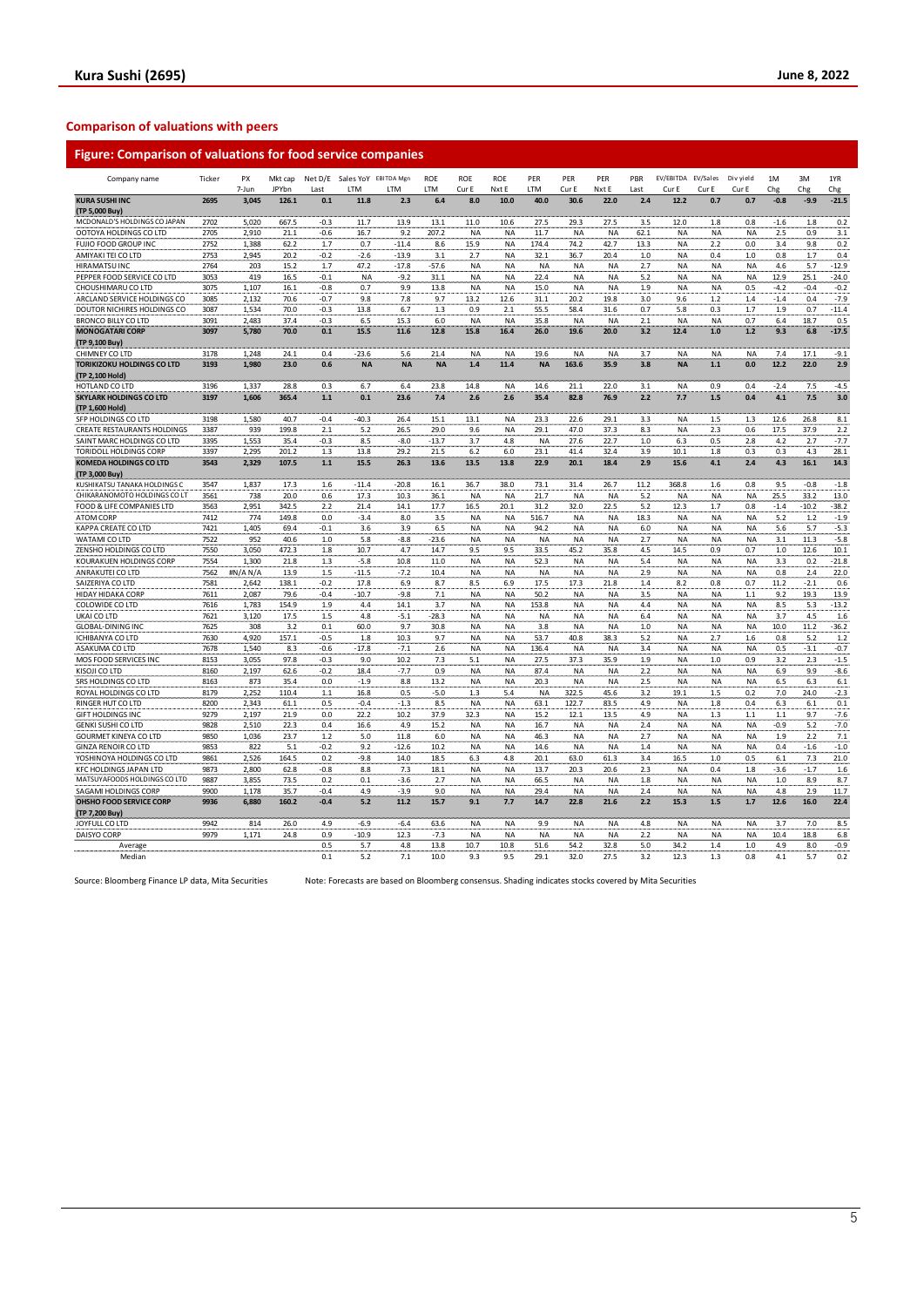# **Stock price trends for food service companies**

### **Figure: Stock price trends for food service companies**





Source: Bloomberg Finance LP data, Mita Securities Note: Indexed to 100 at the end of 2019



<sup>1/20</sup> 3/20 5/20 7/20 9/20 11/20 1/21 3/21 5/21 7/21 9/21 11/21 1/22 3/22 5/22 Komeda HD **-** Doutor Nichires HD - Saint Marc HD - DOPIX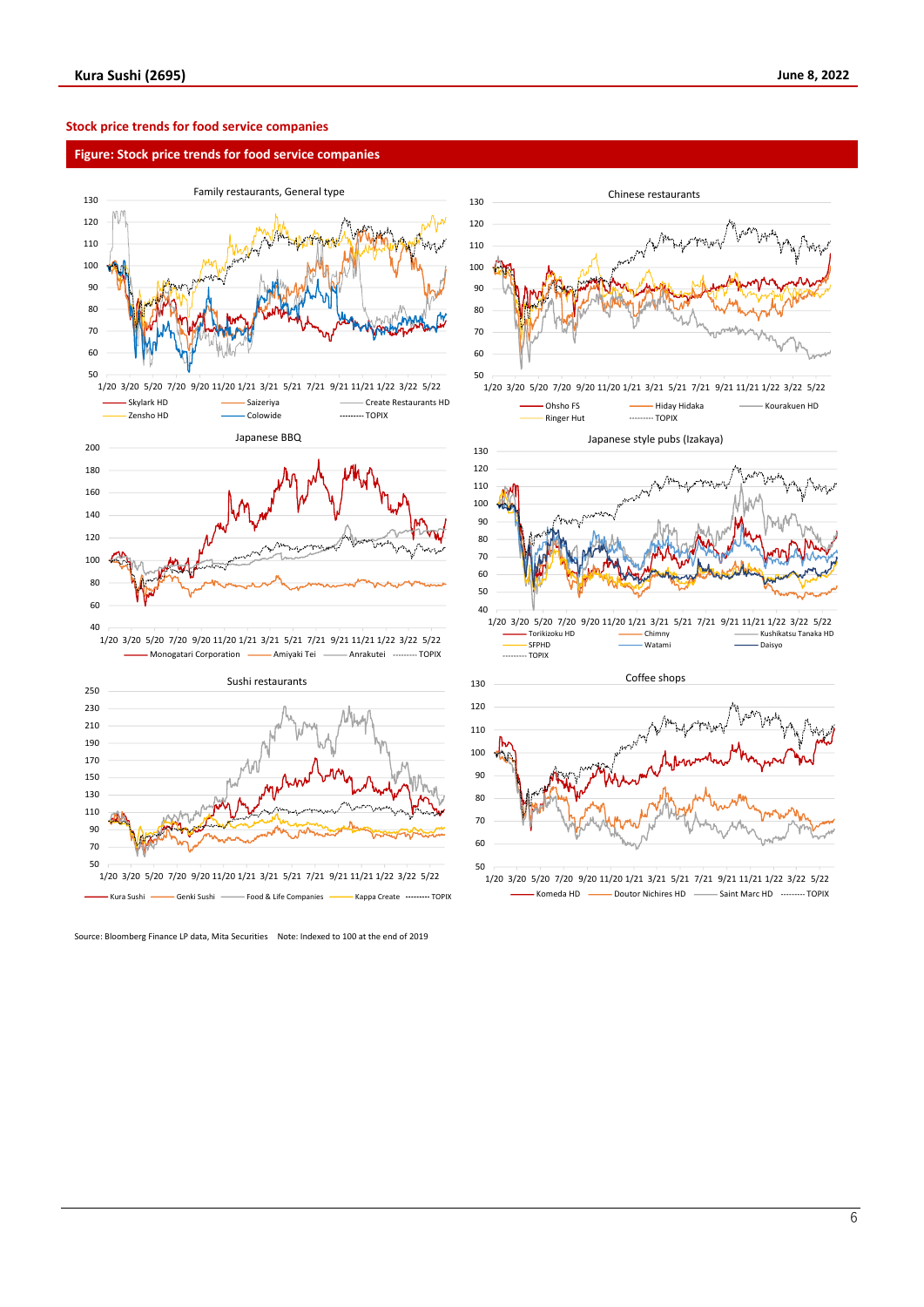# **Stock price trends for overseas subsidiaries**

# **Figure: Stock price trends for overseas subsidiaries**

# Kura Sushi USA's stock price (KRUS, USD)



8/19 11/19 2/20 5/20 8/20 11/20 2/21 5/21 8/21 11/21 2/22 5/22

Kura Sushi Asia's stock price (2754 TT, TWD)



Source: Bloomberg Finance LP data, Mita Securities